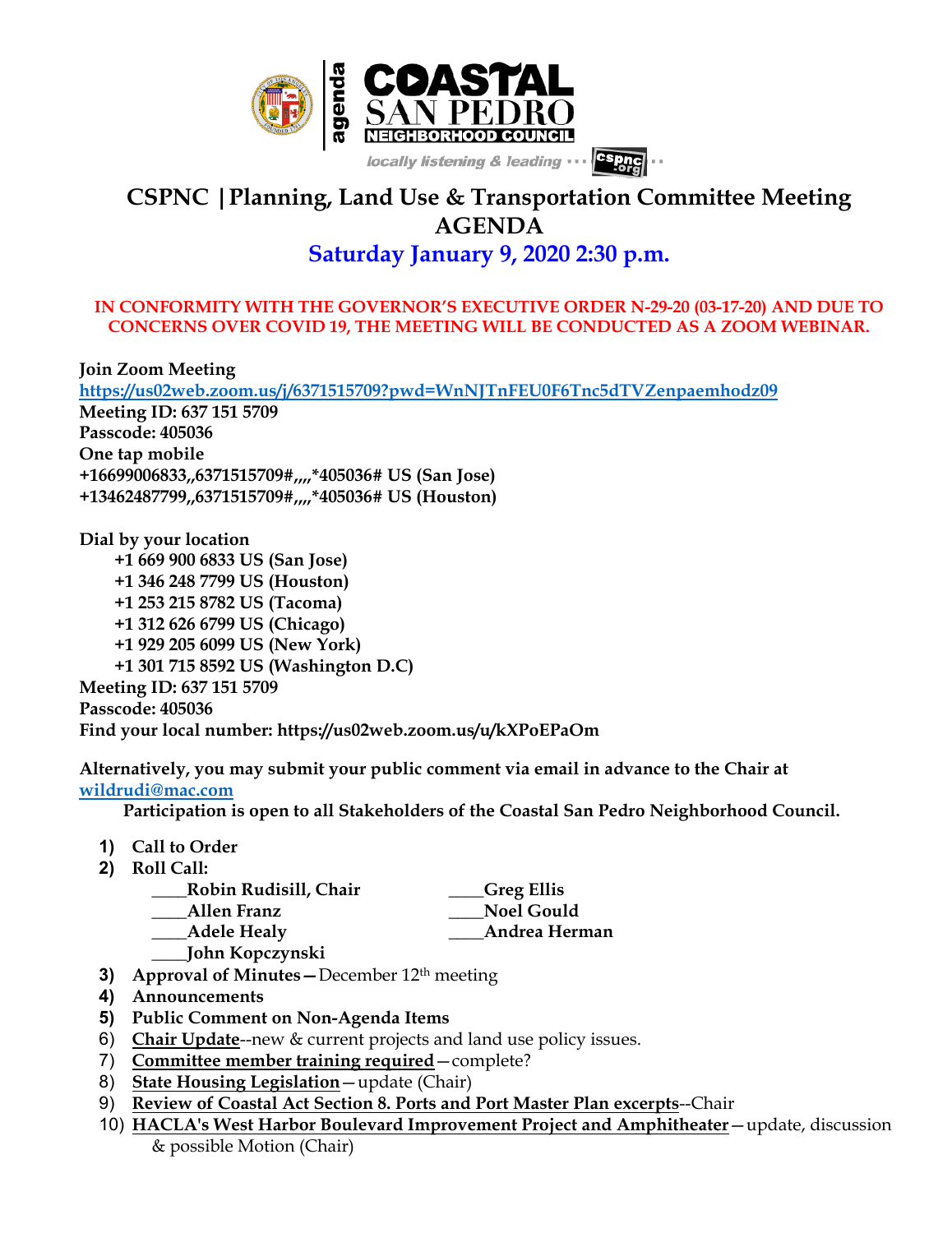- **11) LOTS E + F, 22nd Street- POLA**—update (Chair)
- 12) **ADUs**—update on September motion and discussion & possible new Motion (Chair)
- 13) **Draft Mello Act Ordinance**—discussion & possible Motion (Chair)
- 14) **Properties in disrepair**—discussion and possible Motion (Adele Healey)
- 15) **Urban Forestry Street Tree Report for Coastal San Pedro—inventory of trees in San Pedro: https://streetsla.lacity.org/sites/default/files/coastal\_san\_pedro.pdf** discussion & possible Motion (Allen Franz)
- 16) **2105 Paseo del Mar**—transferred to Coastline & Parks
- 17) **3702 South Parker; 945 West 37th Street**—no response from planner--discussion & possible Motion (Chair)

## **#19 – 31 PROJECTS BEING MONITORED**

- 18) **1309 Pacific appeal** --discussion and possible motion (Chair)
- 19) **2111 Pacific**--discussion and possible Motion (Chair)
- 20) **2505 Patton**—discussion & possible Motion (Chair)
- 21) **676 W. 38th Street**—monitor as not a duplex as owner is claiming
- 22) **2275 W. 25th Street/remodel of Golf Clubhouse**—discussion & possible Motion (Noel Gould)
- 23) **3011 Carolina**—discussion & possible Motion (Noel Gould)
- 24) **Point Fermin Lighthouse Historic Cultural Monument application**—discussion & possible Motion (Noel Gould)
- 25) **1482 Hamilton**—discussion & possible Motion (Andrea Herman)
- 26) **1486 Hamilton**—discussion & possible Motion (Andrea Herman)
- 27) **557 Shepard**—discussion & possible Motion (Noel Gould)
- 28) **1221 W. 27th St**—discussion & possible Motion (Noel Gould)
- 29) **Gaffey Overlook Crime**—item continued to consider more possible recommendations
- 30) **New power poles on Parker St.—**discussion & possible Motion (Chair)
- 31) **SB 330**—discussion and possible Motion (Chair)

Text of the State law:

https://leginfo.legislature.ca.gov/faces/billTextClient.xhtml?bill\_id=201920200SB330

Council File for Housing Crisis Act of 2019 (SB 330):

https://cityclerk.lacity.org/lacityclerkconnect/index.cfm?fa=ccfi.viewrecord&cfnumber=20- 0047

Original City Council Motion January 14, 2020:

https://clkrep.lacity.org/onlinedocs/2020/20-0047\_mot\_01-14-2020.pdf

Planning Dept Report on Implementation:

https://clkrep.lacity.org/onlinedocs/2020/20-0047\_rpt\_PLAN\_02-13-2020.pdf

PowerPoint presentation on same:

https://clkrep.lacity.org/onlinedocs/2020/20-0047\_misc\_02-18-20.pdf

Report from Planning September 9, 2020

https://clkrep.lacity.org/onlinedocs/2020/20-0047\_rpt\_plum\_hsg\_9-9-20.pdf

One opinion, from a respected source:

https://embarcaderoinstitute.com/portfolio-items/senate-bill-330-complicates-developmentbut-does-not-solve-housing-challenges/

- 32) **Joint Northwest, Central, & Coastal San Pedro NC's Planning & Land Use Committee--**Update
- **33) Public Comment on Non-Agenda Items**
- 34) **Adjournment**